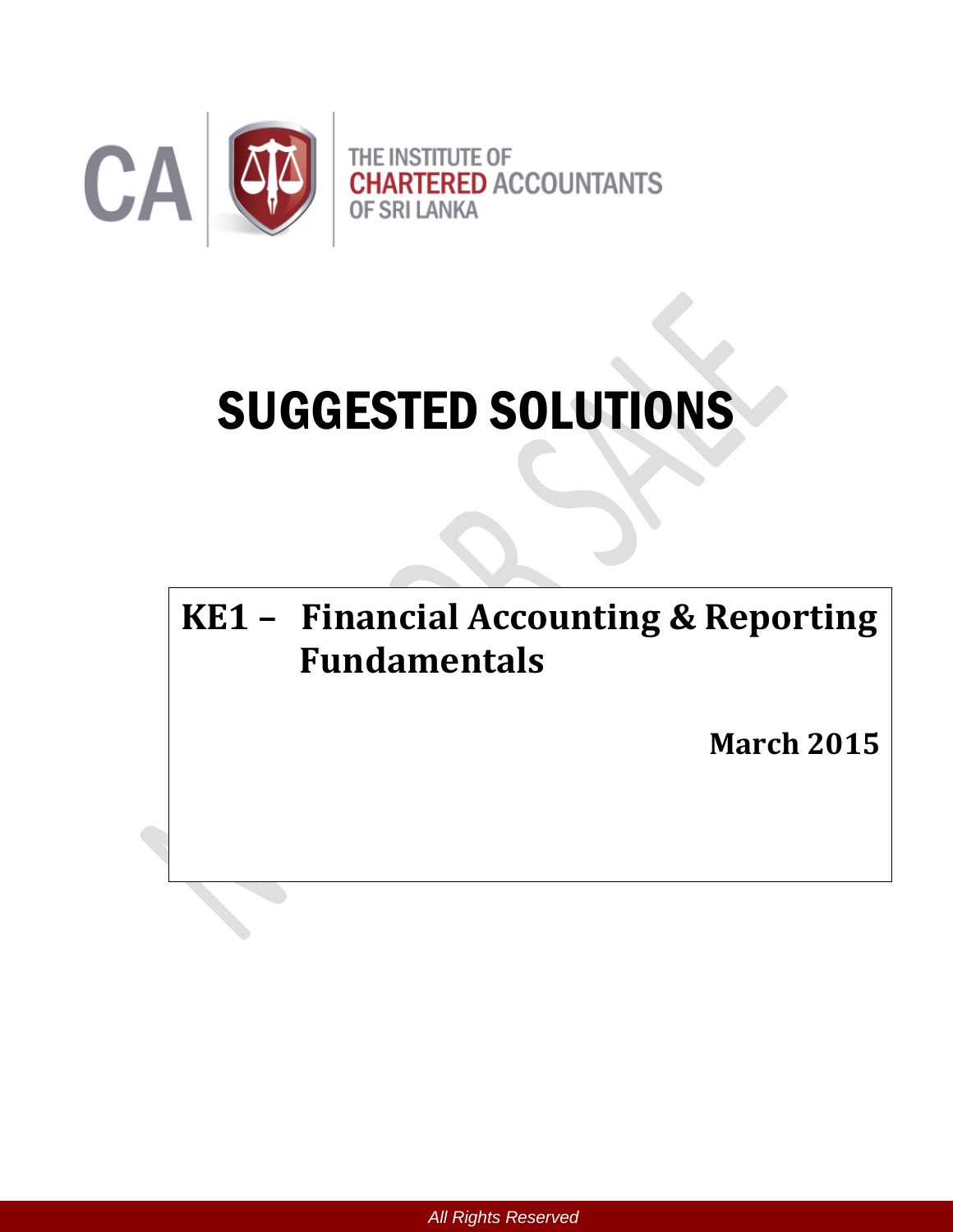# **SECTION 1**

# **1(a)**

#### 1.1.

Learning Outcome: (1.1.1) Identify the governance structure of business organisations.

#### **Correct answer: D**

#### 1.2

Learning Outcome: (1.2.6) Explain qualitative characteristics of financial statements/financial information **Correct answer: D** 

#### 1.3

Learning Outcome: (1.2.6) Explain qualitative characteristics of financial statements/financial information.

**Correct answer: D** 

#### 1.4

Learning Outcome: (1.2.3) List the elements of financial statements.

**Correct answer: B**

#### 1.5

Learning Outcome: (1.2.9) Discuss the fundamentals of both accrual basis and cash basis of accounting.

**Correct answer: C**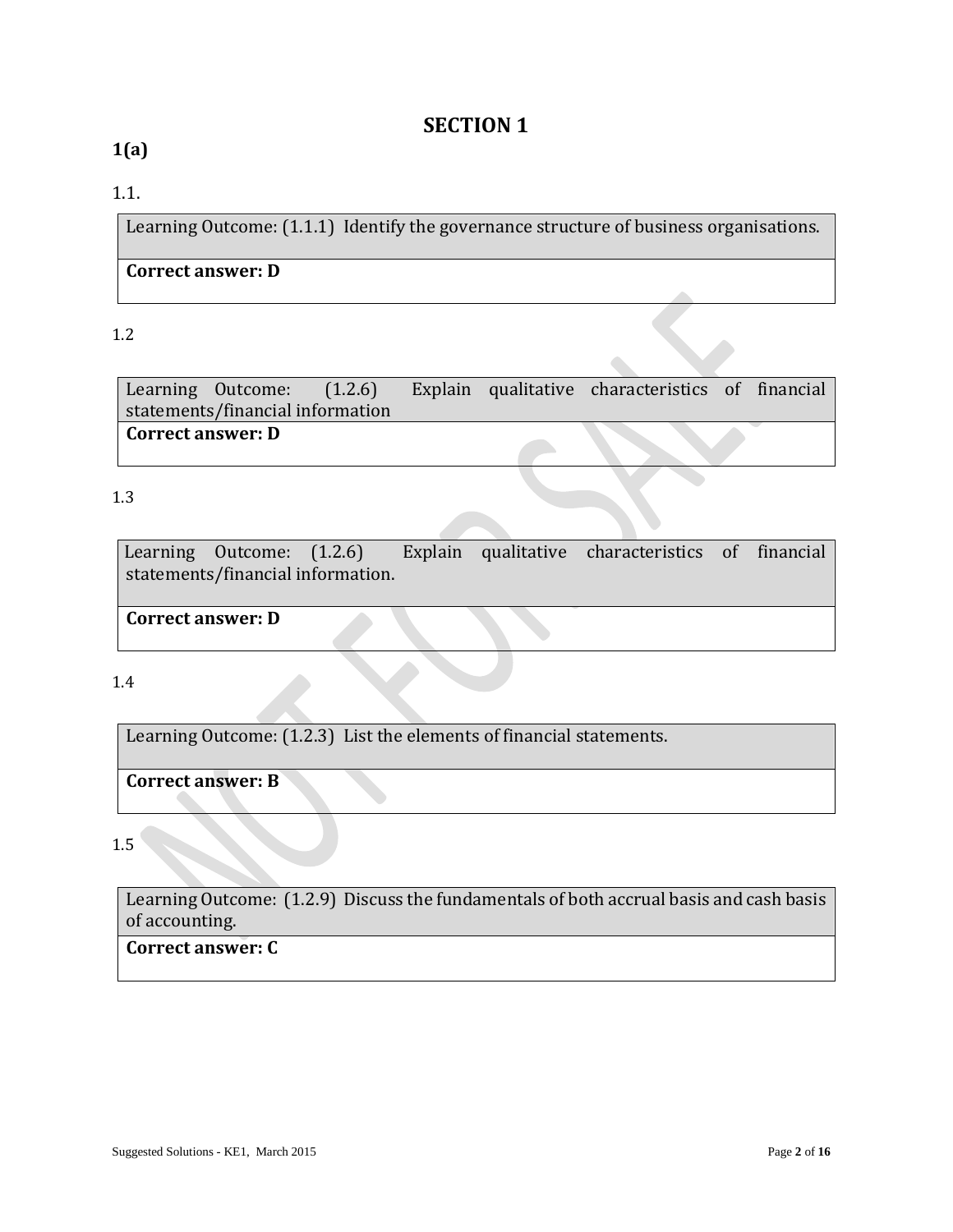Learning Outcome: (2.7.1) State the purpose and need for preparation of bank reconciliation statements **Correct answer: C**

1.7

Learning Outcome: (2.2.2) Relate the connection between "dual aspect" of accounting and the accounting equation. **Correct answer: C**

1.8

Learning Outcome: (3.6.2) Compute basic accounting ratios (profitability ratios, liquidity ratios, gearing ratios excluding investor ratios)

**Correct answer: B**

1.9

1. Learning Outcome: (2.1.3) Identify the primary books used in accounting.

**Correct answer: D** 

1.10

Learning Outcome: (2.5.2) Prepare journal entries for correction of errors.

**Correct answer:** C

**[Total marks for 1(a) (MCQs) 2x10= 20 marks]**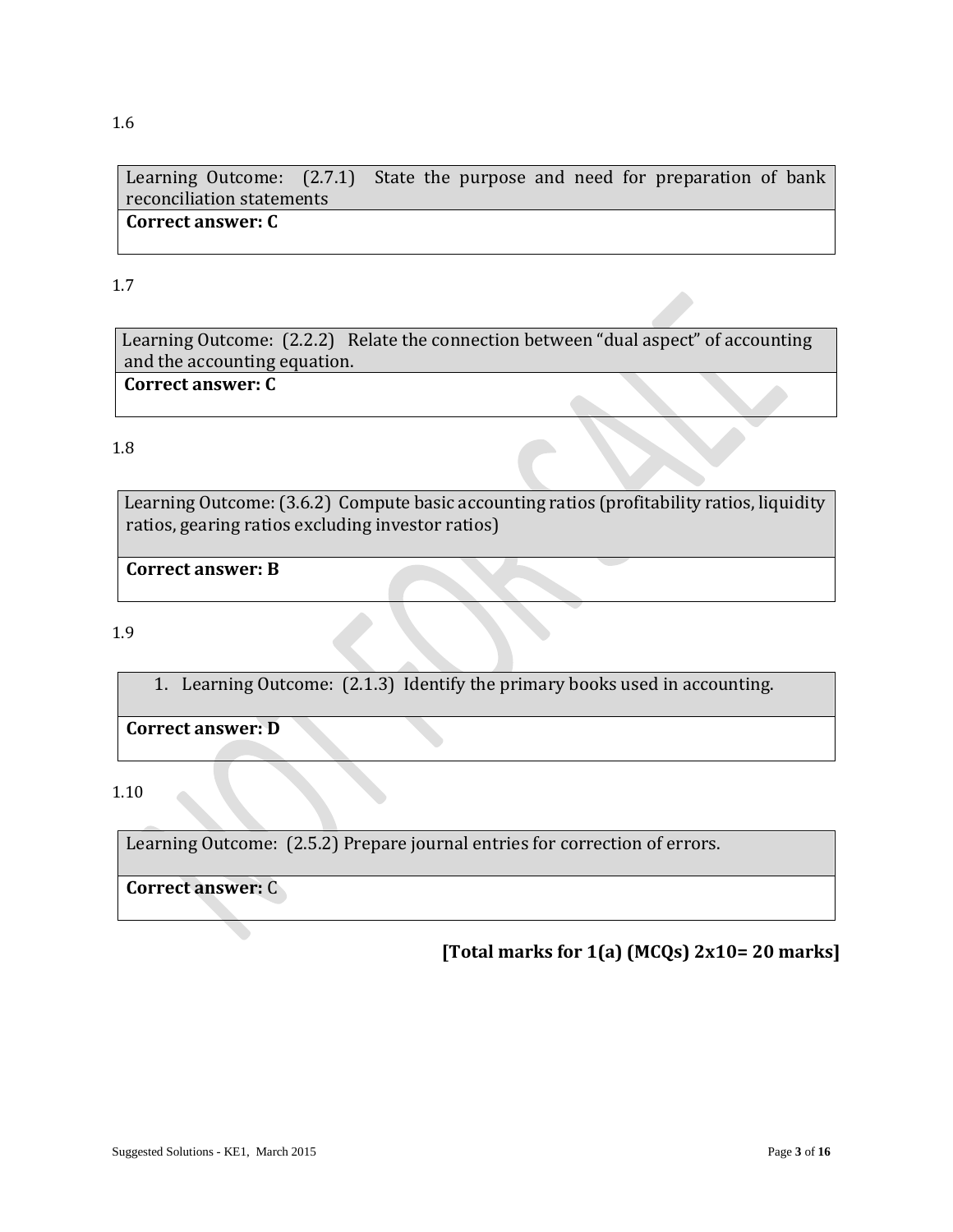**1(b)** 

Learning Outcome: (1.1.4) - Identifying the stakeholders involved in a business organization and their respective information requirements

**Any appropriate answer**

Shareholders- wealth maximisation,

Bankers - Repayment ability of loans

Customers – Existence of the product or service in the market

Suppliers – Repayment ability and continuing supply

# 1.12

Learning Outcome: (1.1.5) – State the differences between financial accounting and management accounting.

- A- True
- B- True
- 1. Three external users- shareholders, bankers, regulatory authorities, tax authorities
- 2. Managers

# 1.13

Learning Outcome: (4.1.3) – Explain the criteria to be used in the classification of assets and liabilities as current and non-current

Instances where a liability is classified as a current liability:

- When it is expected to be settled in the normal operating cycle of the entity.
- When it is due to be settled within 12 months from the reporting date.
- When it is held primarily for the purpose of being traded.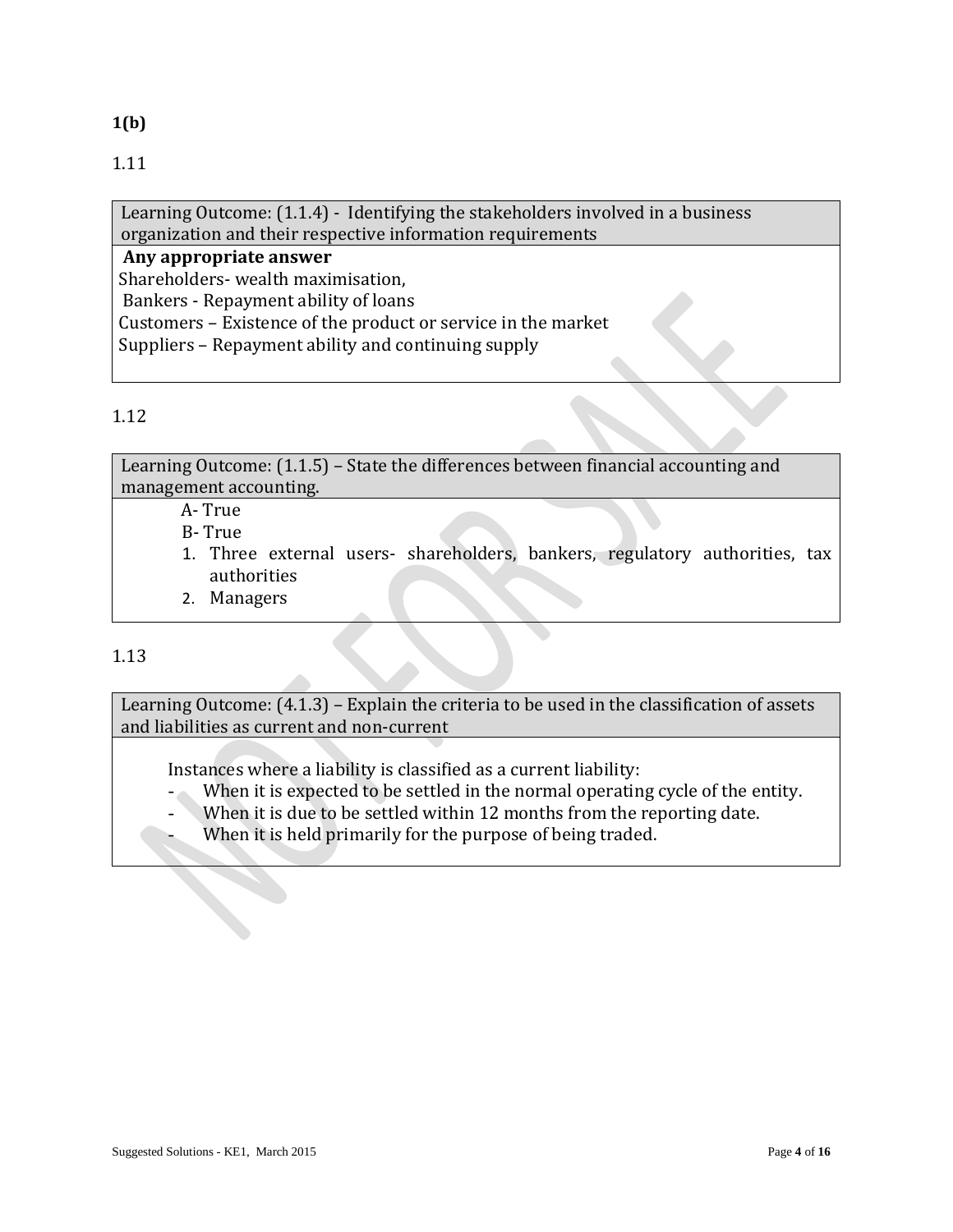#### 1.14

Learning Outcome: (4.6.4) – Identify the instances where changes in accounting policies are acceptable.

Change in accounting policies are acceptable only when:

- 1. The change is require by a LKAS/SLFRS.
- 2. The change will result in more appropriate presentation of events or transactions in the financial statements of the entity, providing more reliable and relevant information

#### 1.15

| Learning Outcome: (2.3.3) - Prepare ledger accounts |                                    |                         |         |  |  |  |
|-----------------------------------------------------|------------------------------------|-------------------------|---------|--|--|--|
|                                                     |                                    |                         |         |  |  |  |
|                                                     | <b>Electricity Expense Account</b> |                         |         |  |  |  |
|                                                     | Dr.                                |                         | Cr      |  |  |  |
| Balance B/F                                         | 150,000                            | <b>Accrued Expense</b>  | 12,000  |  |  |  |
| Accrued expense                                     | 23,000                             | <b>Water Bills</b>      | 5,000   |  |  |  |
|                                                     |                                    | <b>Suspense Account</b> | 16,000  |  |  |  |
|                                                     |                                    | Balance C/D             | 140,000 |  |  |  |
|                                                     | 173,000                            |                         | 173,000 |  |  |  |
| Balance B/F                                         | 140,000                            |                         |         |  |  |  |
|                                                     |                                    |                         |         |  |  |  |
|                                                     |                                    |                         |         |  |  |  |

#### 1.16

Learning Outcome: (4.7.2) – Explain adjusting events and non-adjusting events.

The destruction occurred on 15 April 2014, **do not affect the situation at the reporting date** and hence, not an adjusting event, **but** should be disclosed **in** the financial statements.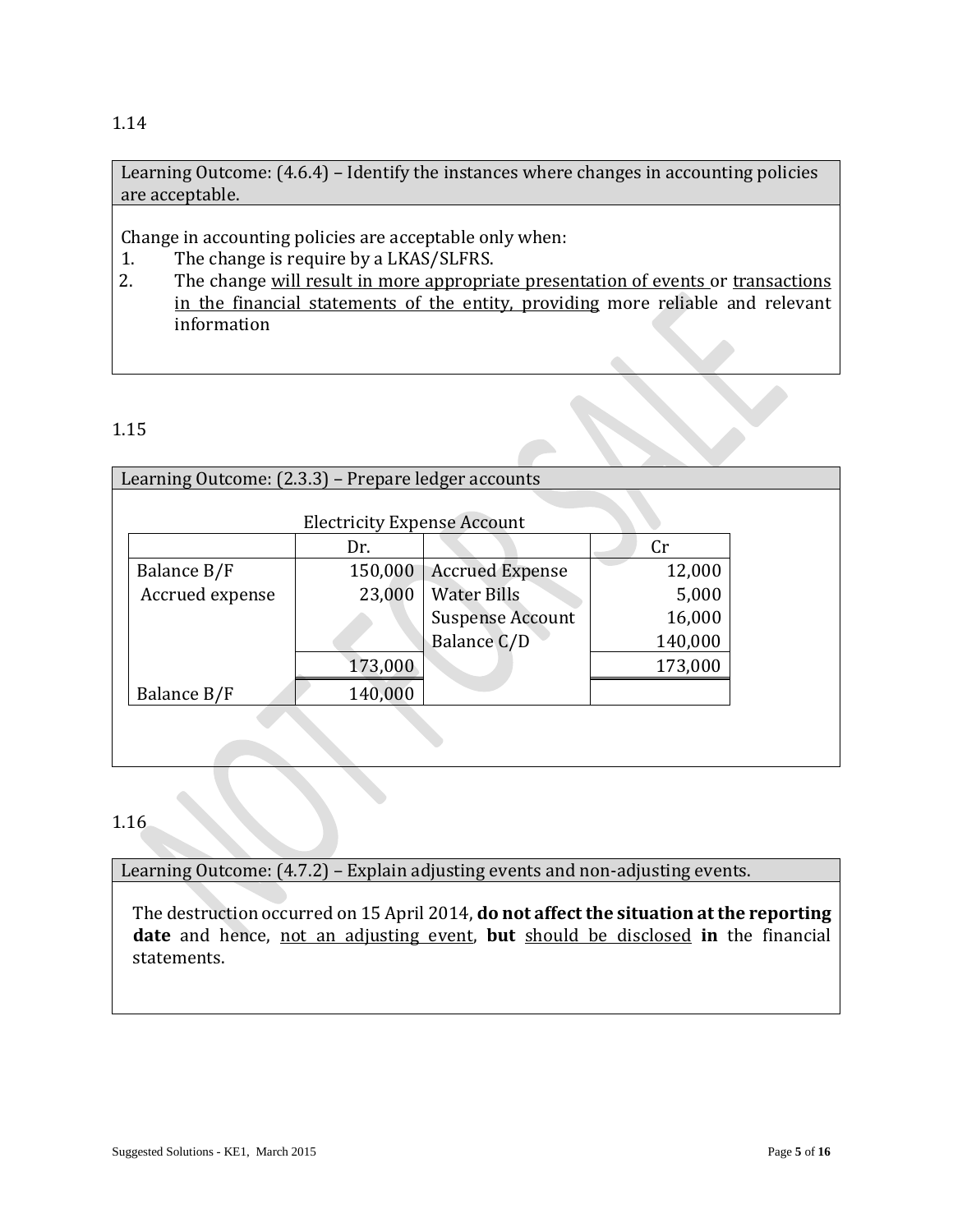Learning Outcome: (4.3.1) – Explain criteria to be satisfied to recognise revenue from sale of goods and rendering of services.

- **i. Yes-** revenue earned as the cash has been paid irrespective of the fact that whether goods were collected later at the request and risks of the buyer
- **ii. Yes-** Buyer has recognized his liability as at 31.3.2014 by accepting the goods on the same day.
- **iii. No.** Since the goods have not been dispatched to the buyer all the risks and rewards are still with the entity. Therefore the revenue is not earned. It is only a liability to the entity as it accepted an advance**.**

#### 1.18

Learning Outcome: (4.8.3) - Explain the conditions to be satisfied to recognise a lease as a finance lease.

- (a) The lease transfers ownership of the asset to the lessee by the end of the lease term.
- (b) The lessee has the option to purchase the asset at a price that is expected to sufficiently lower than the fair value at the date the option becomes exercisable for it to be reasonably certain at the inception of the lease that the option will be exercised.
- (c) The lease term is for the major part of the economic life of the asset even if title is not transferred.
- (d) At the inception of the lease the present value of the minimum lease payments amounts to at least substantially all of the fair value of the leased asset.
- (e) The leased assets of such a specialized action that only the lessee can use them without major modifications.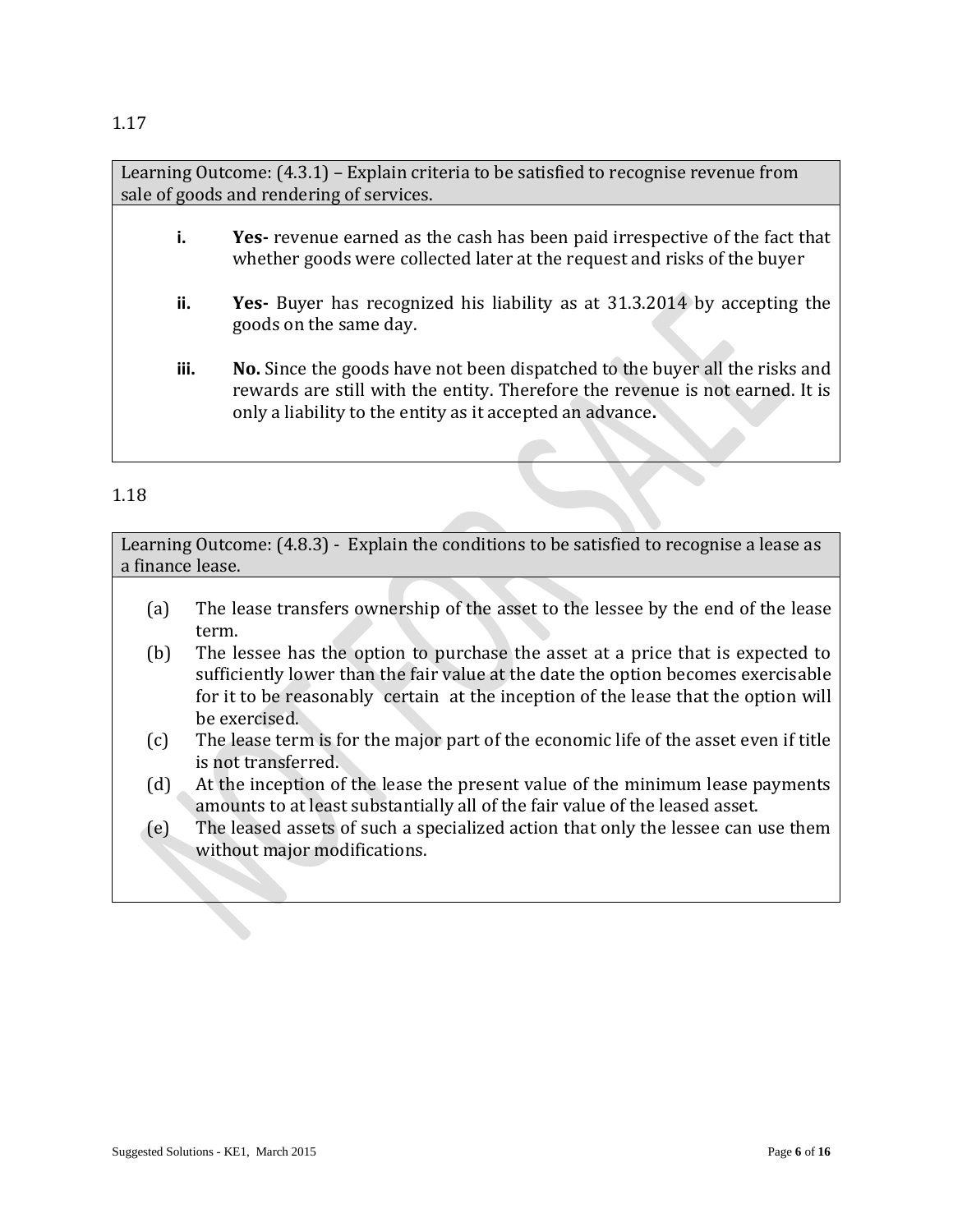| Learning Outcome: (4.5.3) – Explain the methods of inventory measurement. |          |  |  |
|---------------------------------------------------------------------------|----------|--|--|
|                                                                           |          |  |  |
| Value of physical quantity                                                | 180,000  |  |  |
| Written off for net realizable value                                      | (12,000) |  |  |
| Uncounted Inventory $(60 + 2)$                                            | 62,000   |  |  |
|                                                                           | 230,000  |  |  |
|                                                                           |          |  |  |

1.20

Learning Outcome: (4.4.1) – Identify the different types of cash flows associated with an organization.

- (i) Cash out flow =  $2,100,000 [2,270,000 420,000 + (320,000 240,000)] = 170,000$
- (ii) Under cash flow from investment activities, Rs. 170,000 will be shown as acquisition of PPE.

**[Total marks for 1(b) 3 x10= 30 marks]**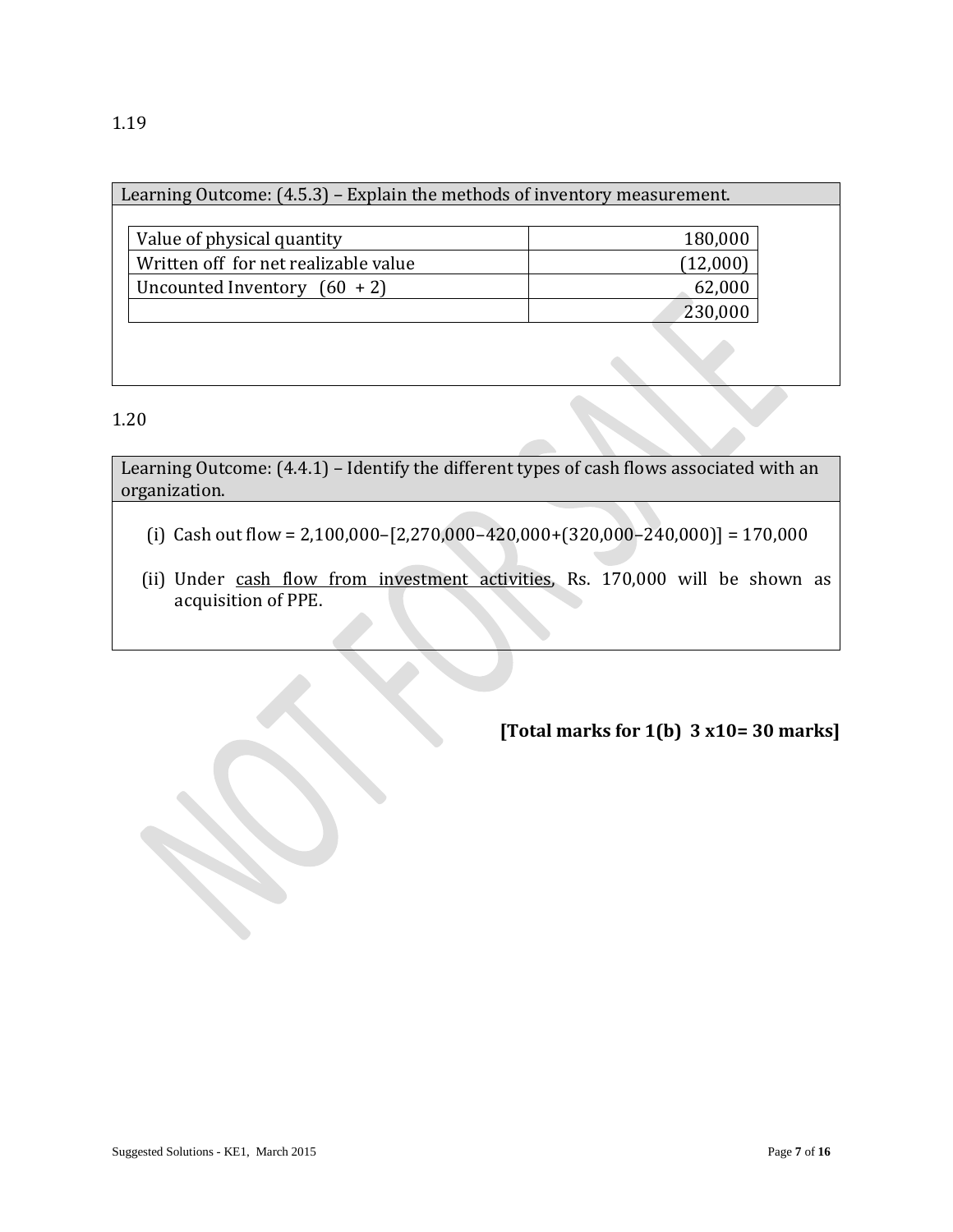# **SECTION 2**

Learning Outcome: (3.3.1 ) Explain the nature of partnerships and special accounts relating to partnership. (3.3.2) Prepare the financial statements for a partnership including appropriation accounts (simple financial statements for a partnership without change in the ownership during the period)

#### **Answer 02**

#### I. **Appropriation account**

| Net Profit available for appropriation $(640 - 30 \text{ loan interest})$ |                                       | 610,000                       |           |
|---------------------------------------------------------------------------|---------------------------------------|-------------------------------|-----------|
| Interest on Capital                                                       | - Elmo 800 @ 8%<br>- Niles 600 $@$ 8% | 64,000<br>48,000              |           |
| Partners' salary                                                          | - Niles                               | 108,000                       |           |
| Share of profit                                                           | - Elmo<br>- Niles                     | 260,000<br>130,000<br>610,000 | (4 marks) |

#### 2. **Partners Current account**

|                   | Elmo    | <b>Niles</b> |                     | Elmo    | <b>Niles</b> |
|-------------------|---------|--------------|---------------------|---------|--------------|
| Balance b/d       | 220,000 |              | Balance b/d         |         | 260,000      |
| Partners' drawing | 120,000 | 240,000      | Interest on loan    | 30,000  |              |
|                   |         |              | Interest on capital | 64,000  | 48,000       |
|                   |         |              | Partners salary     |         | 108,000      |
| Balance c/d       | 14,000  | 306,000      | Share of profit     | 260,000 | 130,000      |
|                   | 354,000 | 546,000      |                     | 354,000 | 546,000      |

(4 marks)

3. These are not business expenses and hence not charged in Profit or Loss account. Owners of a business are entitled to the profit on their investment (i.e. the capital invested). Appropriation account is a profit sharing mechanism for the different contribution made by each partners.

> (2 marks) **(Total: 10 marks)**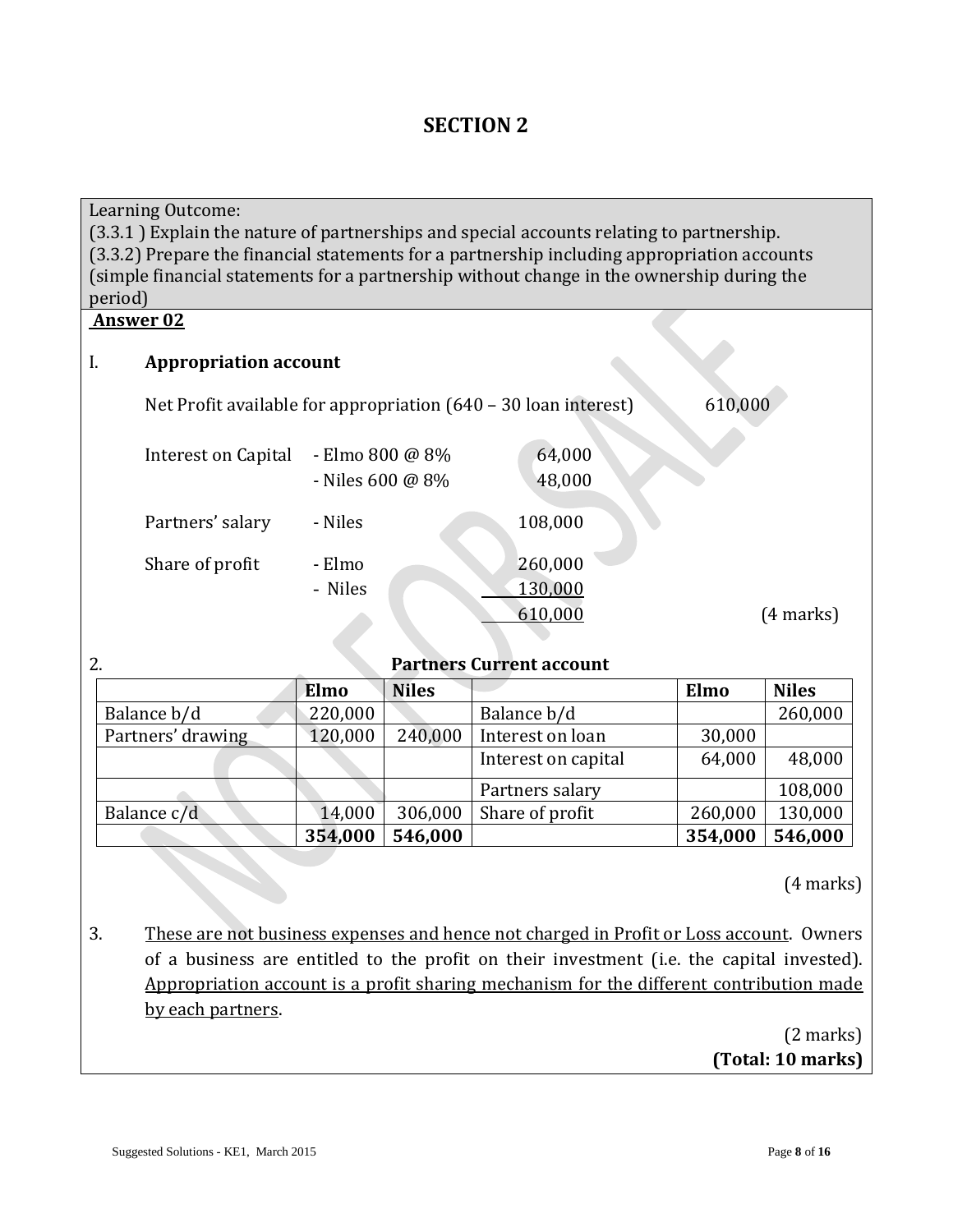Learning Outcome:

(2.6.2) Prepare a reconciliation of control account balances with a total of individual accounts.

(2.7.2) Prepare a reconciliation statement reconciling the cash book balance with the bank statement balance.

#### **Answer 03**

#### (a) (1) **Cash Account No. 2**

|                             |          |         | <b>Balance</b> |
|-----------------------------|----------|---------|----------------|
|                             | Dr. (Rs) | Cr(Rs)  | Rs)            |
| <b>Balance BF</b>           | 255,000  |         | 255,000        |
| Cash AC No. 1 Correction    |          | 175,000 | 80,000         |
| Cash AC No. 1 Correction    |          | 45,000  | 35,000         |
| Cash AC No. 1 Correction    | 650,000  |         | 685,000        |
| <b>Balance at 31.3.2014</b> |          |         | 685,000        |

(3 marks)

# (2) **Bank Reconciliation statement** -Account NO.1

|                               | Rs. |           |
|-------------------------------|-----|-----------|
| Balance as per cash book      |     | 50,000    |
| Less Cheques unrealised       |     | (475,000) |
| Add Cheques Unpresented       |     | 215,000   |
| Balance as per Bank Statement |     | (210,000) |

(4 marks)

# (3) **Debtors Control Account**

|                    | Dr(Rs)  | Cr(Rs) | Balance(Rs) |
|--------------------|---------|--------|-------------|
| Balance            | 500,000 |        | 500,000     |
| Sales Returns      |         | 45,000 | 455,000     |
| Sales <sup>®</sup> | 60,000  |        | 515,000     |
| Balance            |         |        | 515,000     |

(2 marks)

(4)

Rs.

|                                                 | .       |
|-------------------------------------------------|---------|
| <b>Corrected Total</b>                          | 515,000 |
| Unrecorded discount allowed                     | 15,000  |
| Total of the trade receivable sub-ledger before |         |
| Correction                                      | 530,000 |
|                                                 |         |

**(Total: 10 marks)**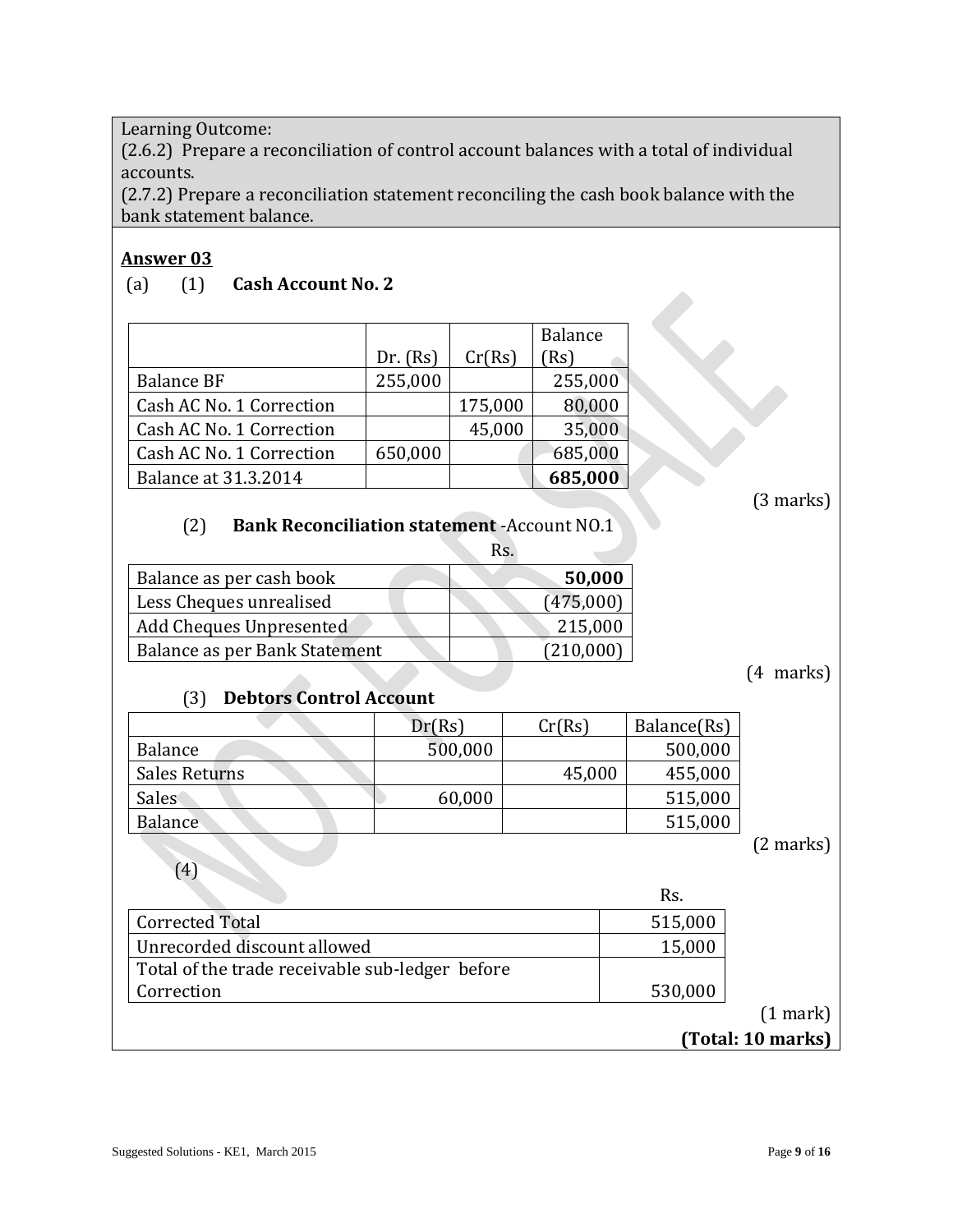| Learning Outcome:                                                               |                  |                                      |                  |         |          |                     |  |  |
|---------------------------------------------------------------------------------|------------------|--------------------------------------|------------------|---------|----------|---------------------|--|--|
| (2.5.1) Identify omission and errors in accounting.                             |                  |                                      |                  |         |          |                     |  |  |
| (2.5.2) Prepare journal entries for correction of errors.                       |                  |                                      |                  |         |          |                     |  |  |
| (2.5.3) Solve omissions and errors embedded in accounting records and financial |                  |                                      |                  |         |          |                     |  |  |
|                                                                                 |                  | statements, using suspense accounts. |                  |         |          |                     |  |  |
|                                                                                 | <b>Answer 04</b> |                                      |                  |         |          |                     |  |  |
|                                                                                 |                  |                                      |                  |         |          |                     |  |  |
| (1)                                                                             |                  | Journal entries:                     |                  |         |          |                     |  |  |
|                                                                                 | (a)              | Trade receivable control account     |                  | Dr      | 78,000   |                     |  |  |
|                                                                                 |                  | Sales account                        |                  | Cr      |          | 78,000              |  |  |
|                                                                                 | (b)              | Rent account                         |                  | Dr      | 25,000   |                     |  |  |
|                                                                                 |                  | Suspense account                     |                  | Cr      |          | 25,000              |  |  |
|                                                                                 | (c)              | Suspense account                     |                  | Dr      | 24,000   |                     |  |  |
|                                                                                 |                  | Discount allowed account             |                  | Cr      |          | 12,000              |  |  |
|                                                                                 |                  | Discount received account            |                  | Cr      |          | 12,000              |  |  |
|                                                                                 | (d)              | Suspense account                     |                  | Dr      | 18,000   |                     |  |  |
|                                                                                 |                  | Salary account                       |                  | Cr      |          | 18,000              |  |  |
|                                                                                 | (e)              | Sales account                        |                  | Dr      | 28,000   |                     |  |  |
|                                                                                 |                  | Trade receivable control account     |                  | Cr      |          | 28,000              |  |  |
|                                                                                 | (f)              | Trade payable account                |                  | Dr      | 52,000   |                     |  |  |
|                                                                                 |                  | Goods returned                       |                  | Cr      |          | 52,000              |  |  |
|                                                                                 |                  |                                      |                  |         |          | $(6$ marks)         |  |  |
| (2)                                                                             |                  |                                      |                  |         |          |                     |  |  |
|                                                                                 |                  |                                      | Suspense account |         |          |                     |  |  |
|                                                                                 |                  |                                      |                  | Balance |          | 17,000              |  |  |
|                                                                                 |                  | Discount allowed                     | 12,000           | Rent    |          | 25,000              |  |  |
|                                                                                 |                  | Discount received                    | 12,000           |         |          |                     |  |  |
|                                                                                 |                  | Salary account                       | 18,000           |         |          |                     |  |  |
|                                                                                 |                  |                                      | 42,000           |         |          | 42,000              |  |  |
|                                                                                 |                  |                                      |                  |         |          | $(2 \text{ marks})$ |  |  |
| (3)                                                                             |                  |                                      |                  |         |          |                     |  |  |
|                                                                                 |                  | Net profit before adjustments        |                  |         | 520,000  |                     |  |  |
|                                                                                 | <b>Sales</b>     |                                      |                  |         | 78,000   |                     |  |  |
|                                                                                 | Rent             |                                      |                  |         | (25,000) |                     |  |  |
|                                                                                 |                  | Discount allowed                     |                  |         | 12,000   |                     |  |  |
|                                                                                 |                  | Discount received                    |                  |         | 12,000   |                     |  |  |
|                                                                                 | Salary           |                                      |                  |         | 18,000   |                     |  |  |
|                                                                                 | <b>Sales</b>     |                                      |                  |         | (28,000) |                     |  |  |
|                                                                                 | Purchases        |                                      |                  |         | 52,000   |                     |  |  |
|                                                                                 |                  | Adjusted profit                      |                  |         | 639,000  |                     |  |  |
|                                                                                 |                  |                                      |                  |         |          |                     |  |  |
|                                                                                 |                  |                                      |                  |         |          | $(2 \text{ marks})$ |  |  |
|                                                                                 |                  |                                      |                  |         |          | (Total: 10 marks)   |  |  |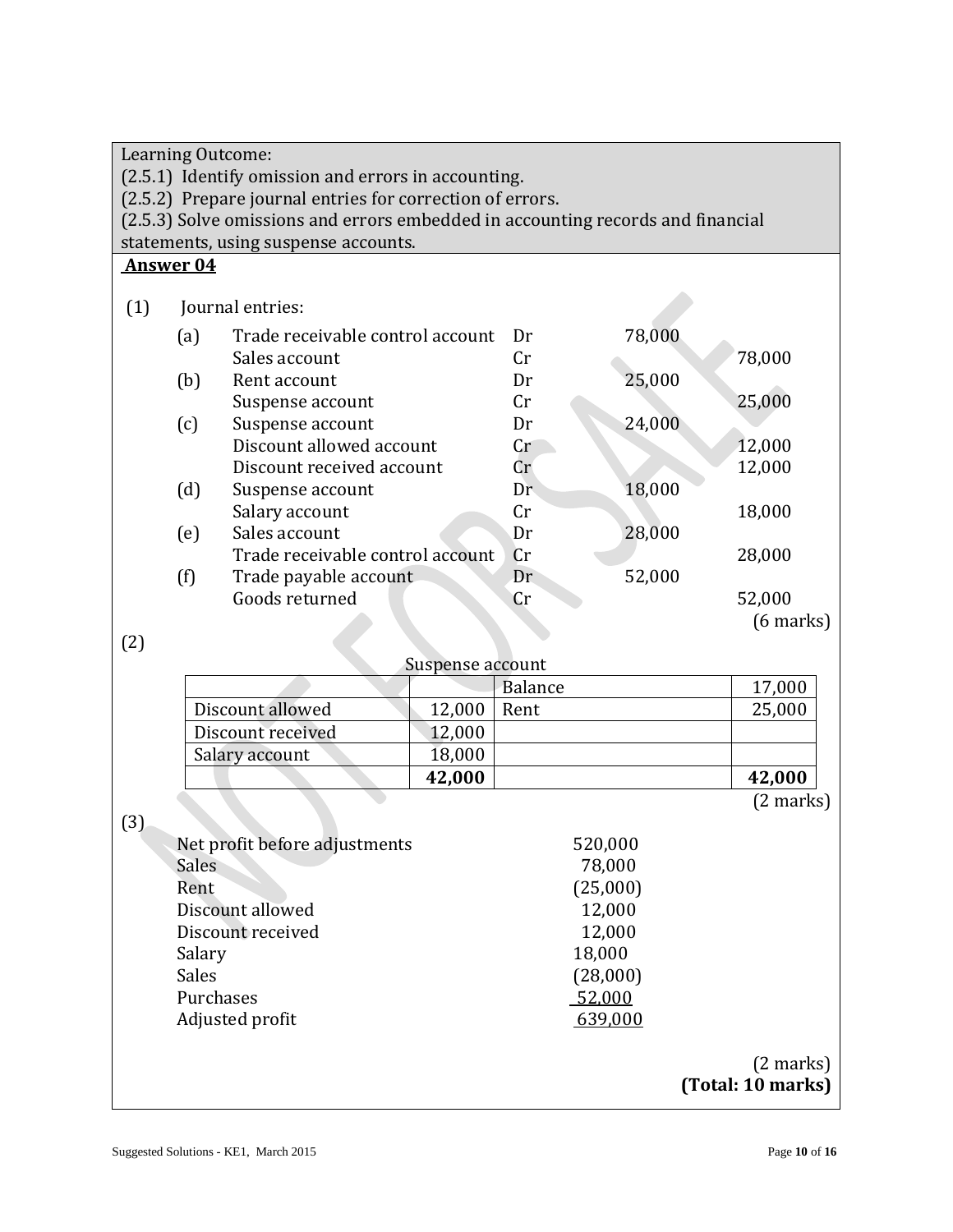#### **Answer 05**

#### Learning Outcome: (3.5.2) Prepare financial statements from incomplete records. **Workings**

|                                                    | <b>Rs.000s</b> |                 | Rs.000's |
|----------------------------------------------------|----------------|-----------------|----------|
| Opening balance                                    |                | Cash            | 1,660    |
| Credit sales during the year<br>(balancing amount) | 2,140          |                 |          |
|                                                    |                | Closing balance | 480      |
|                                                    | 2,140          |                 | 2,140    |

#### **Trade receivable control account**

#### **Trade payable control account**

|                   | Rs.000s |                                                        | <b>Rs.000s</b> |
|-------------------|---------|--------------------------------------------------------|----------------|
| Cash              | 1,140   | Opening balance                                        |                |
| Discount received | 110     | Credit Purchases during the<br>year (balancing amount) | 1,890          |
| Closing balance   | 640     |                                                        |                |
|                   | 1,890   |                                                        | 1,890          |

| (1) | <b>Trading account</b> |       | (Rs.000's) |
|-----|------------------------|-------|------------|
|     | Credit sales           |       | 2,140      |
|     | Cash sales             |       | 440        |
|     |                        |       | 2,580      |
|     | Less: Cost of Sales    |       |            |
|     | Opening stock          |       |            |
|     | Cash purchases         | 120   |            |
|     | Credit purchases       | 1,890 |            |
|     |                        | 2,010 |            |
|     | Closing stock          | (410) |            |
|     | Drawings               | (52)  | 1,548      |
|     | Gross profit           |       | 1,032      |
|     |                        |       |            |

Drawing is the above balancing figure : Rs 52,000 (4 marks)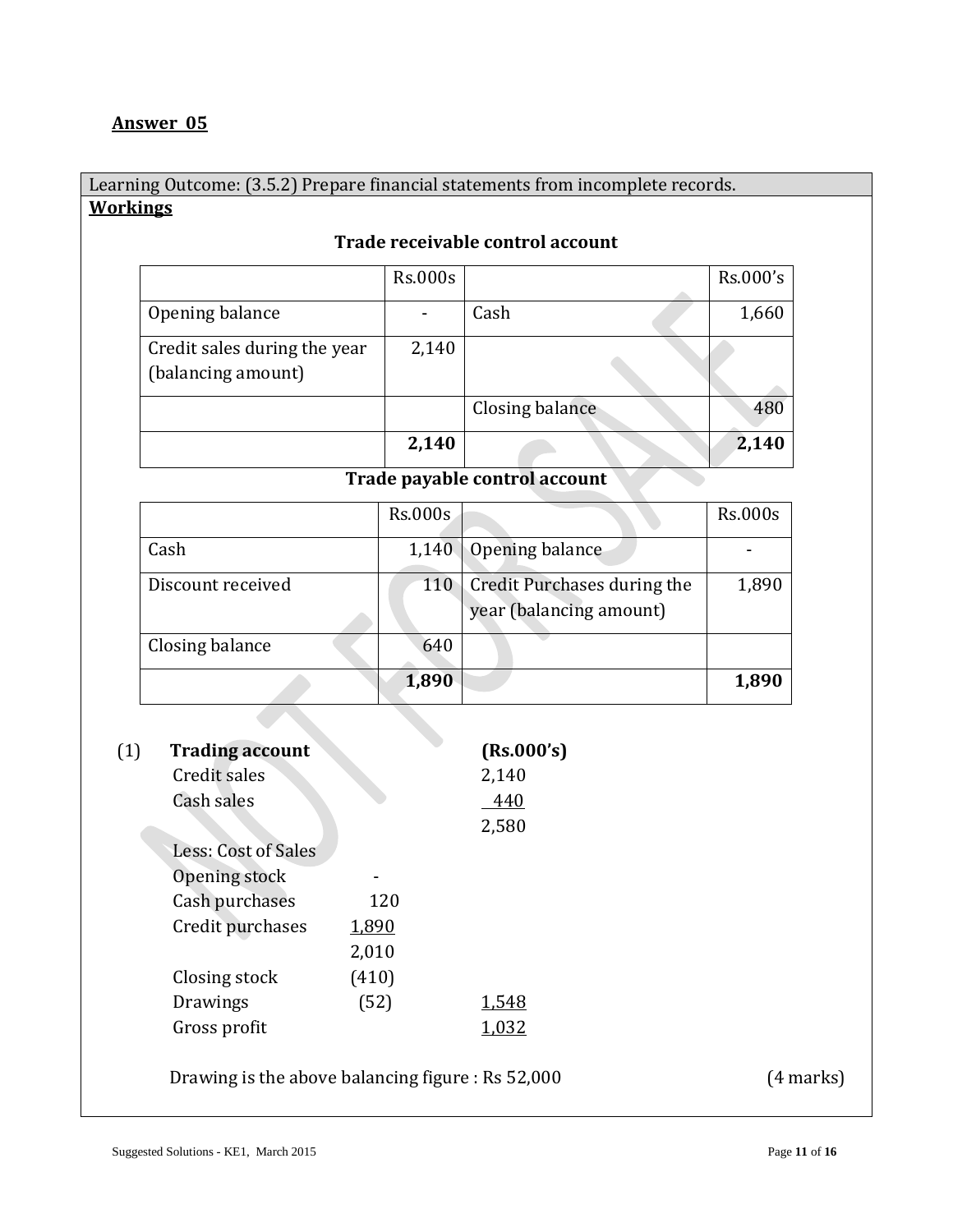#### (2) **Statement of Profit or Loss for the year ended 31.12.2014 (Rs.000's)**

|                         |             | LUS.VVV ST |  |
|-------------------------|-------------|------------|--|
| <b>Gross Profit</b>     |             | 1,032      |  |
| Discount received       |             | <b>110</b> |  |
|                         |             | 1,142      |  |
| Less Expenses;          |             |            |  |
| <b>Salaries</b>         | 115         |            |  |
| Rent                    | 60          |            |  |
| Depreciation charges    | 130         |            |  |
| Other expenses          | <u> 180</u> | 485        |  |
| Net Profit for the year |             | 657        |  |
|                         |             |            |  |

(3 marks)

# (3) **Statement of financial position as at 31.12.2014**

|                     |                                              |      | (Rs.000's)   |              |                     |
|---------------------|----------------------------------------------|------|--------------|--------------|---------------------|
|                     |                                              |      | Accumulated  | Written down |                     |
|                     | Non-current                                  | Cost | Depreciation | value        |                     |
| assets              |                                              |      |              |              |                     |
| Equipment           |                                              | 650  | 130          | 520          |                     |
|                     |                                              |      |              |              |                     |
|                     | <b>Current Assets:</b>                       |      |              |              |                     |
| Inventory           |                                              |      | 410          |              |                     |
|                     | Trade Receivable                             |      | 480          |              |                     |
|                     | <b>Bank balance</b>                          |      | <u>268</u>   | 1,158        |                     |
| <b>Total assets</b> |                                              |      |              | 1,678        |                     |
|                     | <b>Proprietor's Capital:</b>                 |      |              |              |                     |
|                     | Balance on 01.01.2014 (Capital introduction) |      |              | 500          |                     |
|                     | Profit for the year                          |      |              | 657          |                     |
|                     | Drawings (Cash 72000 + Goods 52,000)         |      |              | (124)        |                     |
|                     |                                              |      |              | 1,033        |                     |
|                     | <b>Current Liabilities:</b>                  |      |              |              |                     |
|                     | Trade payable                                |      |              | 640          |                     |
|                     | Accrued rent                                 |      |              | 5            |                     |
|                     |                                              |      |              | 1,678        |                     |
|                     |                                              |      |              |              | $(3 \text{ marks})$ |
|                     |                                              |      |              |              | (Total: 10 marks)   |
|                     |                                              |      |              |              |                     |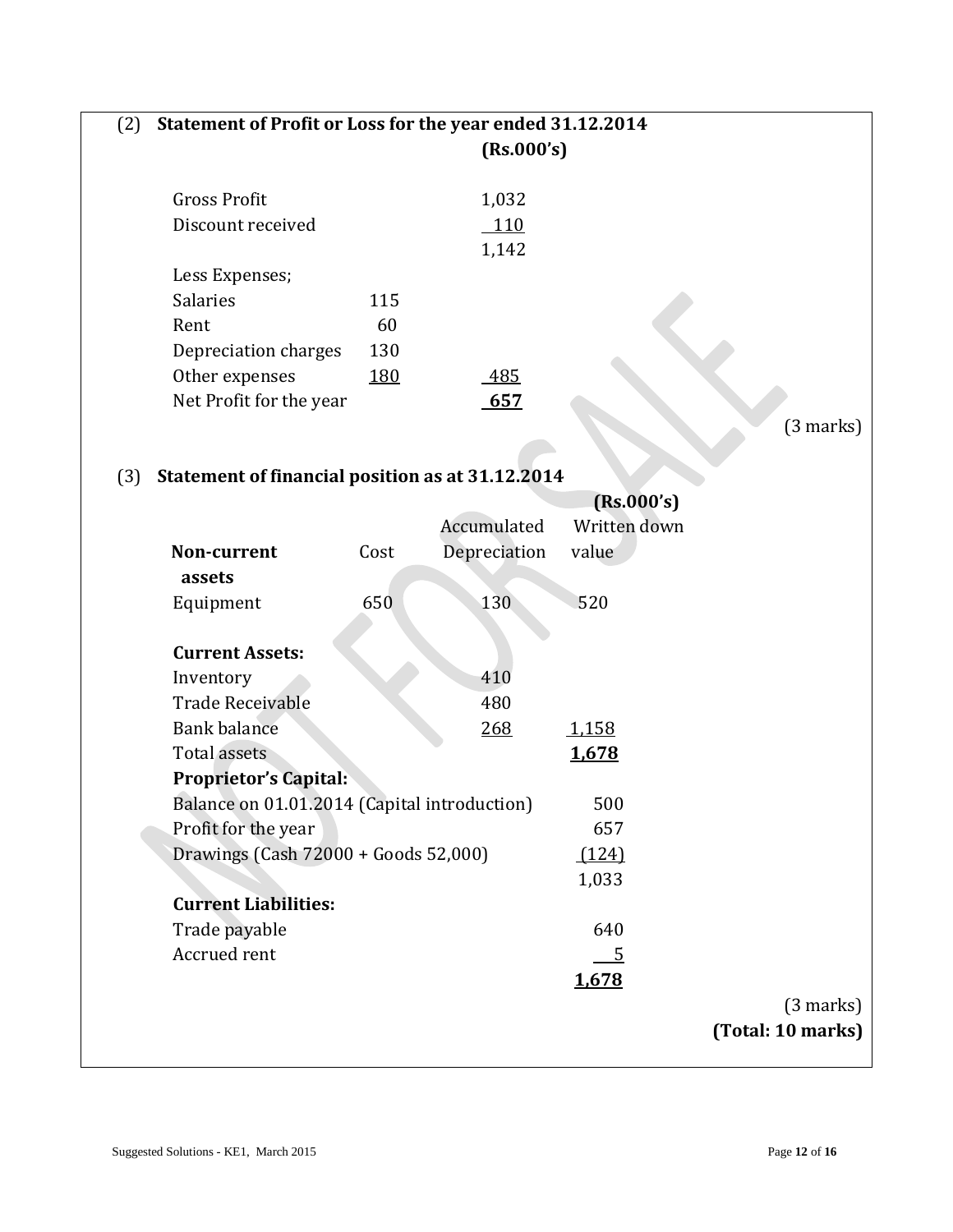| Learning Outcome: (3.2.3) Prepare financial statements for the purpose of management<br>and publication. |                                                                                  |                     |  |  |
|----------------------------------------------------------------------------------------------------------|----------------------------------------------------------------------------------|---------------------|--|--|
| <b>Answer 06</b>                                                                                         |                                                                                  |                     |  |  |
| (1)                                                                                                      | Statement of Comprehensive Income for the year ended 31.12.2014<br>(In Rs 000's) |                     |  |  |
| Sales<br>11,750 – 180 (Return)                                                                           | - 160 (Advances)                                                                 | 11,410              |  |  |
| Less: Cost of sales                                                                                      |                                                                                  |                     |  |  |
| Inventory on 01.01.2014                                                                                  | 880                                                                              |                     |  |  |
| Purchases net of returns                                                                                 | 7,200                                                                            |                     |  |  |
| Carriage inwards                                                                                         | 220<br>8,300                                                                     |                     |  |  |
| Inventory on 31.12.2014                                                                                  | (1,070)                                                                          |                     |  |  |
| Samples                                                                                                  | (120)                                                                            |                     |  |  |
| <b>Stock loss</b>                                                                                        | (300)                                                                            |                     |  |  |
|                                                                                                          |                                                                                  | 6,810               |  |  |
| <b>Gross Profit</b>                                                                                      |                                                                                  | 4,600               |  |  |
| Discount received                                                                                        |                                                                                  | 280                 |  |  |
| Reduction in provision for doubtful debt                                                                 |                                                                                  | 80                  |  |  |
|                                                                                                          |                                                                                  | 4,960               |  |  |
| Administration expenses (W1)                                                                             |                                                                                  | (1,894)             |  |  |
| Selling & Distribution expenses(W2)                                                                      |                                                                                  | (1, 158)            |  |  |
| Profit before taxation                                                                                   |                                                                                  | 1,908               |  |  |
|                                                                                                          |                                                                                  |                     |  |  |
| Income tax expenses $520 + 30$ (under provision)                                                         |                                                                                  | 550                 |  |  |
| Net Profit for the year                                                                                  |                                                                                  | 1,358               |  |  |
| Other Comprehensive income:                                                                              |                                                                                  |                     |  |  |
| <b>Revaluation of Land</b>                                                                               |                                                                                  | 200                 |  |  |
| Total Comprehensive income                                                                               |                                                                                  | 1,558               |  |  |
|                                                                                                          |                                                                                  | $(7 \text{ marks})$ |  |  |
| Administration expenses (W1)                                                                             |                                                                                  |                     |  |  |
| as per the trial balance<br>1,440                                                                        |                                                                                  |                     |  |  |
| stock loss<br>60                                                                                         |                                                                                  |                     |  |  |
| accrued rent<br>12                                                                                       |                                                                                  |                     |  |  |
| (10)<br>Prepayments                                                                                      |                                                                                  |                     |  |  |
| depreciation<br><u>392</u>                                                                               |                                                                                  |                     |  |  |
| 1,894                                                                                                    |                                                                                  |                     |  |  |

# **SECTION 3**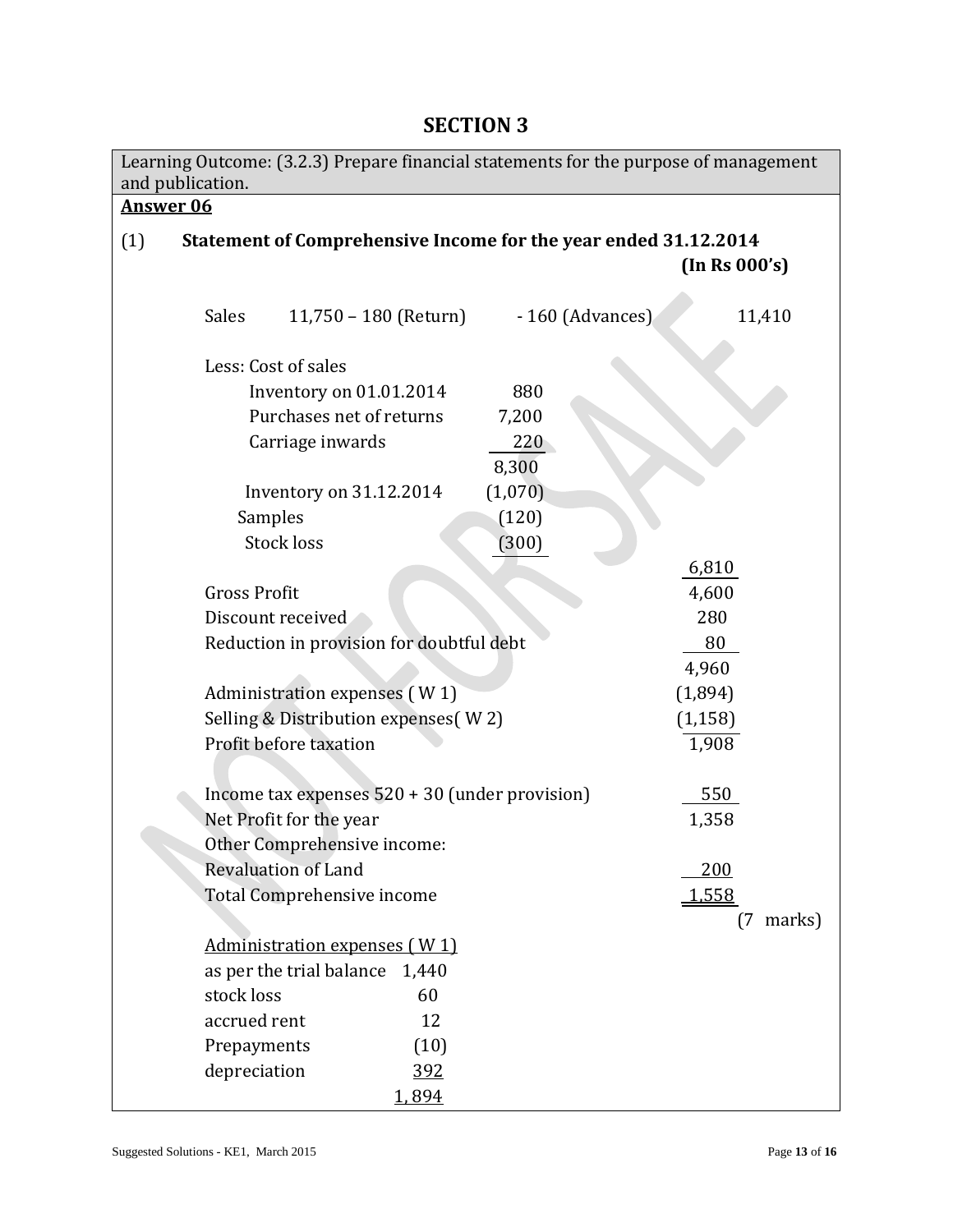|                              | Selling & Distribution expenses (W2)                         |            |                                   |                                      |                                           |  |
|------------------------------|--------------------------------------------------------------|------------|-----------------------------------|--------------------------------------|-------------------------------------------|--|
| as per the trial balance 860 |                                                              |            |                                   |                                      |                                           |  |
|                              | bad debt                                                     | 40         |                                   |                                      |                                           |  |
|                              | discount                                                     | 120        |                                   |                                      |                                           |  |
|                              | accrued advert                                               | 18         |                                   |                                      |                                           |  |
|                              | Samples                                                      | <u>120</u> |                                   |                                      |                                           |  |
|                              |                                                              | 1,158      |                                   |                                      |                                           |  |
| (2)                          | Statement of changes in equity for the year ended 31.12.2014 |            |                                   |                                      |                                           |  |
|                              | Balance on 01.01.2014                                        |            | <b>Stated</b><br>Capital<br>3,500 | <b>Revaluation</b><br><b>Surplus</b> | <b>Retained</b><br><b>Profit</b><br>2,350 |  |
|                              | Revaluation of land                                          |            |                                   | 200                                  |                                           |  |
|                              | Net Profit for the year                                      |            |                                   |                                      | 1,358                                     |  |
|                              | Interim dividend paid                                        |            |                                   |                                      | (300)                                     |  |
|                              | Balance on 31.12.2014                                        |            | 3,500                             | 200                                  | 3,408                                     |  |
|                              |                                                              |            |                                   |                                      | $(3 \text{ marks})$                       |  |
| (3)                          | <b>Statement of Financial Position as at 31.12.2014</b>      |            |                                   |                                      |                                           |  |
|                              |                                                              |            |                                   |                                      | (In Rs 000's)                             |  |
|                              | <b>Non-current Assets</b><br>Property, plant and equipment:  |            |                                   |                                      |                                           |  |
|                              | Item                                                         | Cost       | Acc.Dep'n                         |                                      | Carrying value                            |  |
|                              | Land                                                         | 2,800      |                                   |                                      | 3,000                                     |  |
|                              | <b>Building</b>                                              | 2,500      | $480 + 125$                       |                                      | 1,895                                     |  |
|                              | Furniture & Fitt                                             | 820        | $320 + 82$                        |                                      | 418                                       |  |
|                              | Office Equipment                                             | 950        | $400 + 185$                       |                                      | 365                                       |  |
|                              |                                                              | 7,070      | 1,592                             |                                      | 5,678                                     |  |
|                              | <b>Current Assets:</b>                                       |            |                                   |                                      |                                           |  |
|                              | Inventory                                                    |            | 1,070                             |                                      |                                           |  |
|                              | <b>Trade Receivable</b>                                      |            |                                   |                                      |                                           |  |
|                              | 1,240 - 40 (b.debt) - 60 (Provision) 1,140                   |            |                                   |                                      |                                           |  |
| Insurance receivable         |                                                              |            | 240                               |                                      |                                           |  |
|                              | Prepayment                                                   |            | 10                                |                                      |                                           |  |
|                              | Cash and cash equivalent                                     |            | 530                               |                                      | 2,990                                     |  |
|                              | <b>Total Assets</b>                                          |            |                                   |                                      | 8,668                                     |  |
|                              |                                                              |            |                                   |                                      |                                           |  |
|                              | <b>Equity and Liabilities:</b>                               |            |                                   |                                      |                                           |  |
|                              | <b>Stated Capital</b>                                        |            |                                   |                                      | 3,500                                     |  |
|                              |                                                              |            |                                   |                                      | 200                                       |  |
|                              | Revaluation surplus                                          |            |                                   |                                      |                                           |  |
|                              | <b>Retained Profit</b>                                       |            |                                   |                                      | 3,408                                     |  |
|                              |                                                              |            |                                   |                                      | 7,108                                     |  |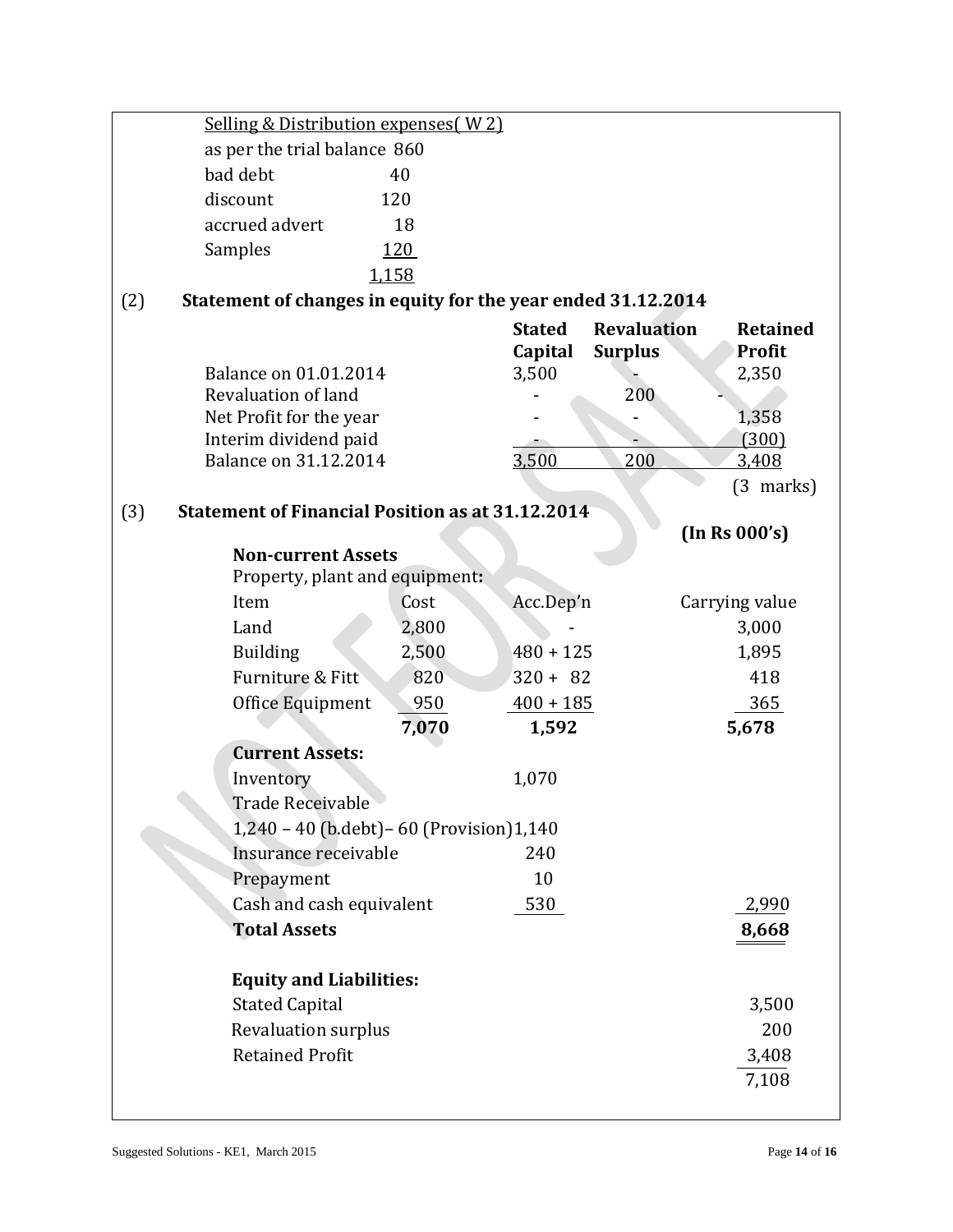# **Current Liabilities:**

| Trade payables                      | 1,180 |                      |
|-------------------------------------|-------|----------------------|
| Income tax payable $520 - (360-30)$ | 190   |                      |
| Advance received on sales           | 160   |                      |
| Accrued expenses $(18+12)$          | 30    | 1,560                |
|                                     |       | 8,668                |
|                                     |       | $(10 \text{ marks})$ |
|                                     |       | (Total: 20 marks)    |
|                                     |       |                      |